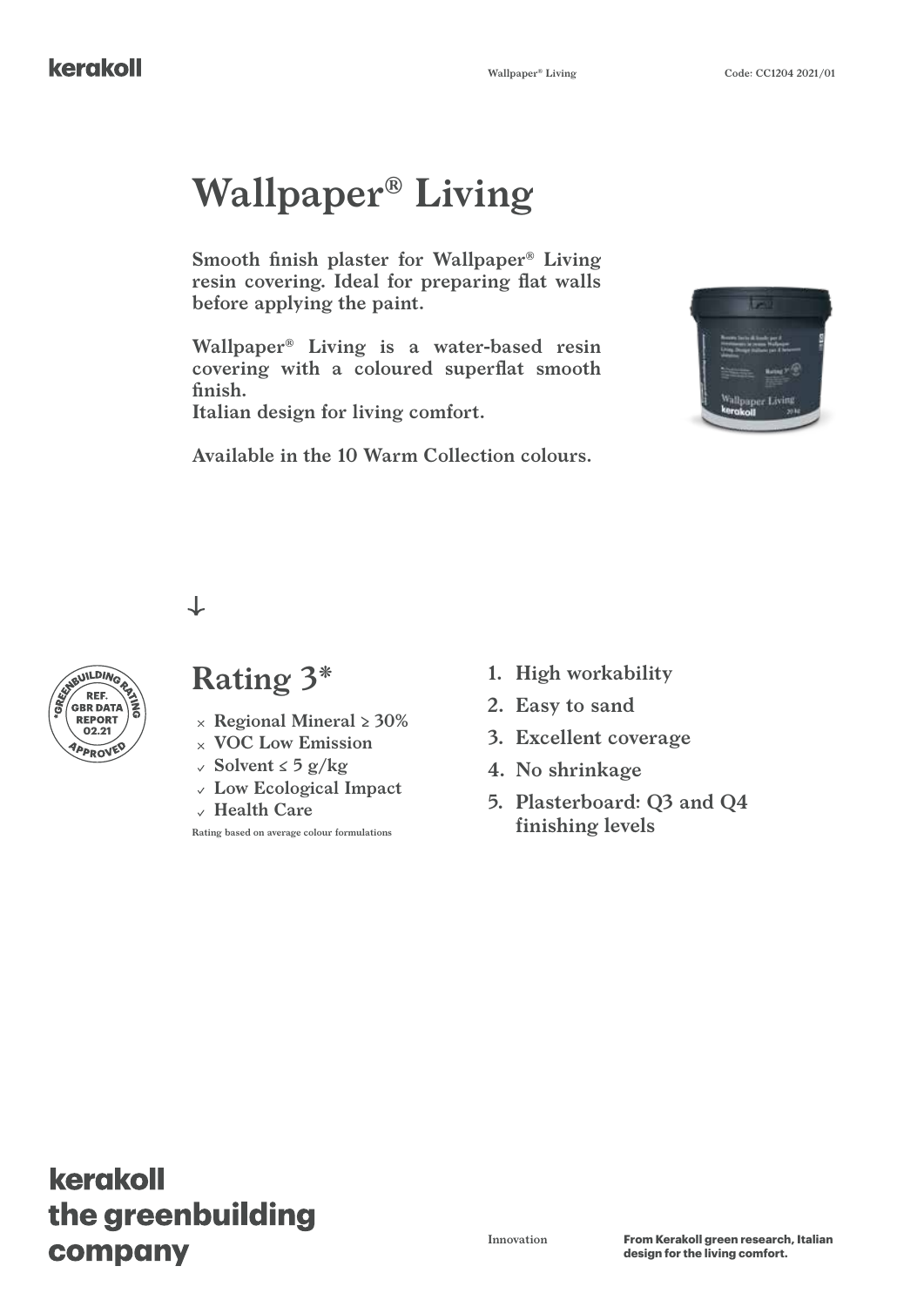# **Areas of application**

- **Ready-to-use, single-component, water-based smooth finishing coat.**
- **Finishing and smoothing of:**
	- **- plasters**
	- **- concrete**
	- **- plasterboard panels**
	- **- fibre-cement panels**
	- **- gypsum surfaces**
- **Internal use in domestic, commercial and industrial environments.**
- **Finishing products to complete the Wallpaper® Living surface:**
	- **- Decor Paint**

**Do not use**

**In external applications; on walls subject to rising damp; on non-absorbent substrates (metal, plastic laminates, PVC, resins, glazes, nonabsorbent paints).**

## **Instructions for use**

- **Preparation of substrates**
- **The substrate must be compact, dry and clean, free from dust and oil. Any loose debris or flaky parts, releasing agent, old, not-properlyanchored paints or paints lacking in binder, must be removed appropriately. Porous substrates with a reduced level of cohesion must always be compact and absorbent; if this is not the case, they must be strengthened with Universal Wall Primer. Panels to be smoothed must be well anchored and stable. Provide for adequate ventilation in order to avoid excessive humidity and longer drying times.**
- **Preparation**

**Ready-to-use. Remix before use: the paste must be smooth, consistent and without lumps. A small quantity of water may be added. The unused product can be kept for later use by putting the original lid back on the container.**

**Application**

**Wallpaper® Living used as a finishing coat: apply the product on the suitable substrate as a primer coat for walls, before painting or applying the decorative cycle.**

**Wallpaper® Living used for the finishing of joints and smoothing of panels:**

- **- Spread the product as second coat on the reinforced and grouted joint with Q1 finishing level. If necessary let dry, sand or smooth.**
- **- For smoothing with Q3 and Q4 finishing levels, apply the product on the dry, second coat; in some cases, preliminary sanding may be necessary.**
- **Cleaning**

**Clean Wallpaper® Living from the tools using water while it is still fresh. The product is removed mechanically once it has hardened.**

#### **Special notes**

**Product not suitable for wall thickness correction.**

**The photographic images in the catalogue and on the website, as well as the colours shown in the samples are to be considered purely indicative.**

#### **Certificates and marks**